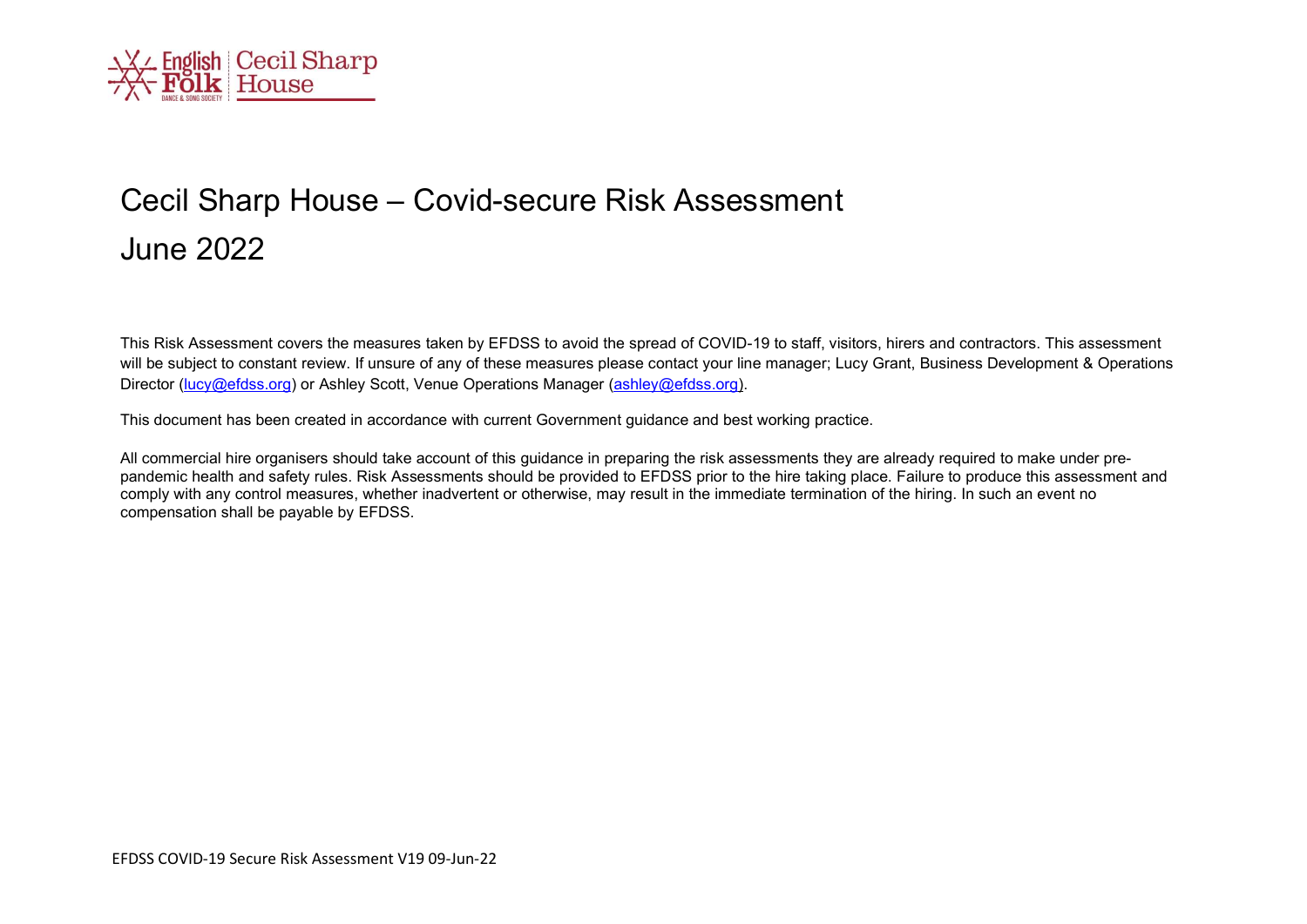

| <b>What are the Hazards:</b>                         |                                                                                                                              | <b>Infection &amp; Spread of COVID-19 Coronavirus</b>                                           |         |                |
|------------------------------------------------------|------------------------------------------------------------------------------------------------------------------------------|-------------------------------------------------------------------------------------------------|---------|----------------|
| Who might be harmed:                                 | Staff<br>$\bullet$<br>Visitors (Including Hires and Events)<br><b>Cleaners</b><br>Contractors<br><b>Drivers</b><br>$\bullet$ | Vulnerable groups - Elderly, pregnant workers, those with existing underlying health conditions |         |                |
| <b>Date of Assessment:</b>                           | 09/06/22                                                                                                                     |                                                                                                 |         |                |
| <b>Risk Level Before Control</b><br><b>Measures:</b> | Medium                                                                                                                       |                                                                                                 |         |                |
| <b>Risk Level After Control</b><br><b>Measures:</b>  | Low                                                                                                                          |                                                                                                 |         |                |
| Assessor:                                            | Name: Lucy Grant                                                                                                             | Position: Business Development &<br><b>Operations Director</b>                                  | Signed: | Date: 09/06/22 |
| <b>Review Date:</b>                                  | Every 4 weeks                                                                                                                |                                                                                                 |         |                |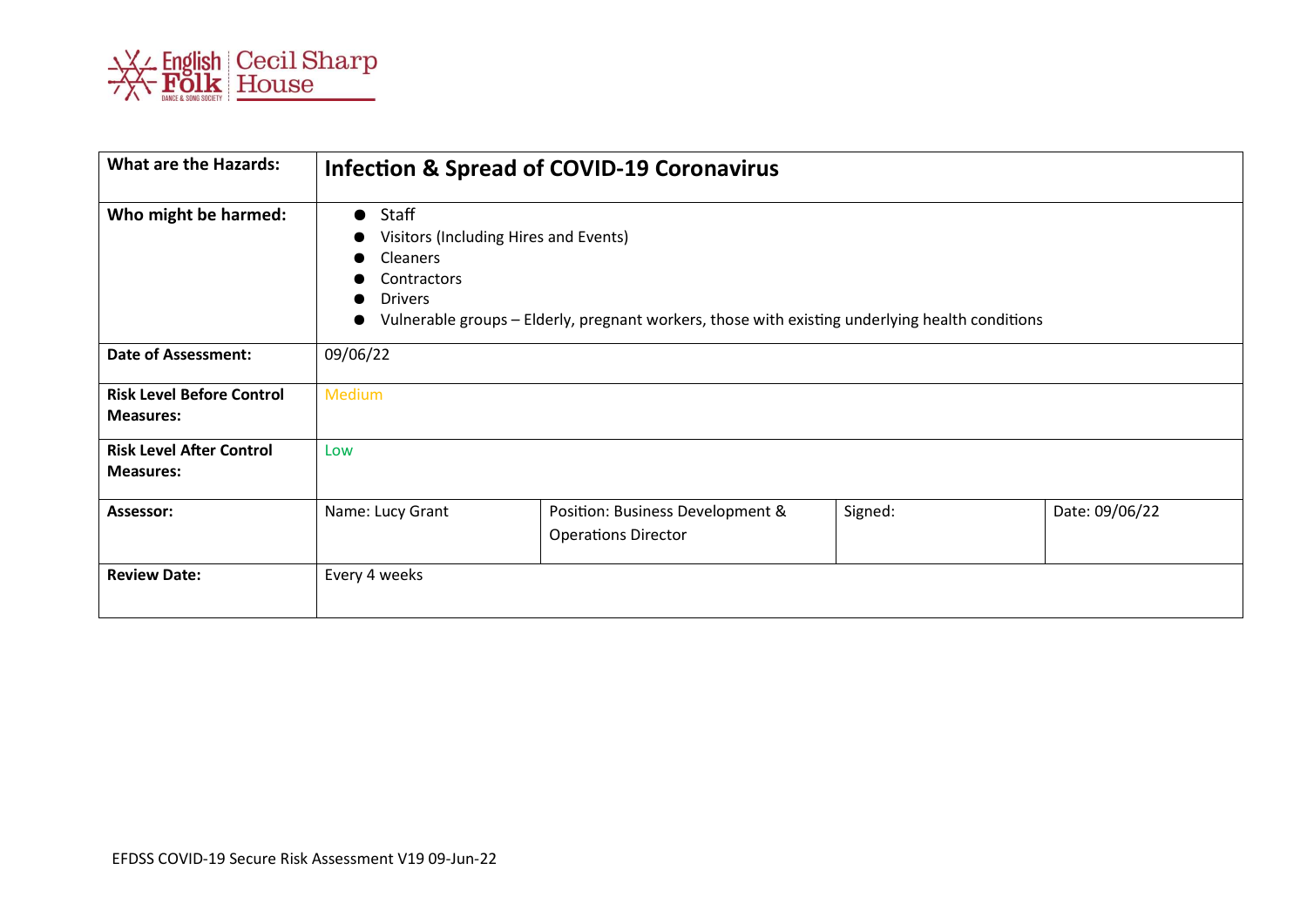

| <b>Current Controls:</b>                                                                                                                                                                                                                                                                                                                                                                                                                                              | <b>Additional Controls:</b>                                                                                                                                                                                                                                                                                                                                                                                                                                                                                                                                                                                                                                                                                                                        |  |
|-----------------------------------------------------------------------------------------------------------------------------------------------------------------------------------------------------------------------------------------------------------------------------------------------------------------------------------------------------------------------------------------------------------------------------------------------------------------------|----------------------------------------------------------------------------------------------------------------------------------------------------------------------------------------------------------------------------------------------------------------------------------------------------------------------------------------------------------------------------------------------------------------------------------------------------------------------------------------------------------------------------------------------------------------------------------------------------------------------------------------------------------------------------------------------------------------------------------------------------|--|
| <b>Hand washing</b>                                                                                                                                                                                                                                                                                                                                                                                                                                                   |                                                                                                                                                                                                                                                                                                                                                                                                                                                                                                                                                                                                                                                                                                                                                    |  |
| Hand washing facilities with soap and water in place.<br>$\rightarrow$<br>$\rightarrow$ Hand washing guidance posters and other materials on display encouraging<br>stringent hand washing.<br>$\rightarrow$ Drying of hands with disposable paper towels or hand dryers only.<br>Gel sanitisers located in areas where washing facilities are not readily available<br>$\rightarrow$<br>and at entrance points.                                                      | Employees to be reminded on a regular basis to wash their hands for 20<br>$\rightarrow$<br>seconds with water and soap and the importance of proper drying with<br>hand dryers or disposable towels. Also reminded to catch coughs and<br>sneezes in tissues - Follow Catch it, Bin it, Kill it and to avoid touching<br>face, eyes, nose or mouth with unclean hands. Tissues will be made<br>available throughout the workplace.<br>Encourage staff to report any problems and carry out skin checks as<br>$\rightarrow$<br>part of a skin surveillance programme - (Skin health can be negatively<br>affected by increased hand washing or contact with cleaning chemicals)<br>https://www.hse.gov.uk/skin/professional/health-surveillance.htm |  |
| <b>Cleaning</b>                                                                                                                                                                                                                                                                                                                                                                                                                                                       |                                                                                                                                                                                                                                                                                                                                                                                                                                                                                                                                                                                                                                                                                                                                                    |  |
| $\rightarrow$ Frequent cleaning and disinfection of objects and surfaces that are touched<br>regularly, particularly in areas of high use such as door handles, light switches,<br>reception area using appropriate cleaning products and methods.<br>$\rightarrow$ Cleaning contractor has their own Risk Assessment, available upon request.                                                                                                                        | Rigorous checks to be carried out by line managers to ensure that the<br>$\rightarrow$<br>necessary procedures are being followed.                                                                                                                                                                                                                                                                                                                                                                                                                                                                                                                                                                                                                 |  |
| <b>Social Distancing - EFDSS Offices</b>                                                                                                                                                                                                                                                                                                                                                                                                                              |                                                                                                                                                                                                                                                                                                                                                                                                                                                                                                                                                                                                                                                                                                                                                    |  |
| $\rightarrow$ Work schedules reviewed (start & finish times/shift patterns, working from<br>home etc.) to reduce number of workers on site at any one time.<br>Reduction in the number of persons in any work area to maximise social<br>$\rightarrow$<br>distancing.<br>Processes redesigned to ensure social distancing is in place where possible.<br>$\rightarrow$<br>$\rightarrow$ Social distancing adhered to where possible in kitchens and the smoking area. | Staff to be advised to maintain social distancing in the workplace where<br>$\rightarrow$<br>appropriate.<br>$\rightarrow$ Staff should discuss additional needs with line managers or Operations<br>Director if required.                                                                                                                                                                                                                                                                                                                                                                                                                                                                                                                         |  |
| <b>Wearing of Gloves</b>                                                                                                                                                                                                                                                                                                                                                                                                                                              |                                                                                                                                                                                                                                                                                                                                                                                                                                                                                                                                                                                                                                                                                                                                                    |  |
| Where Risk Assessment identifies wearing of gloves as a requirement of the job,<br>$\rightarrow$<br>an adequate supply of these will be provided. Staff will be instructed on how to<br>remove gloves carefully to reduce contamination and how to dispose of them                                                                                                                                                                                                    | $\rightarrow$ Staff to be reminded that wearing of gloves is not a substitute for good<br>hand washing.                                                                                                                                                                                                                                                                                                                                                                                                                                                                                                                                                                                                                                            |  |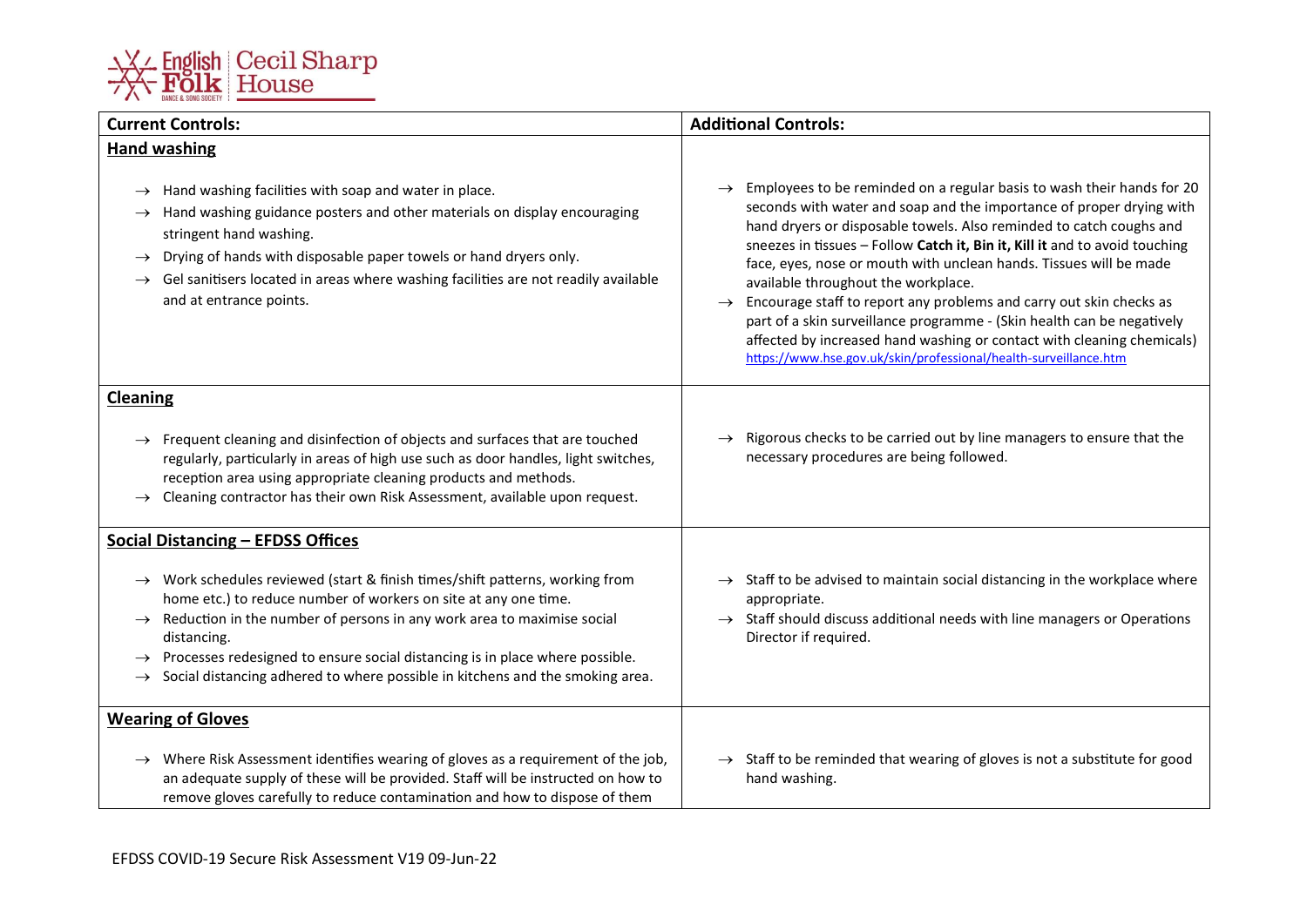

| <b>Additional Controls:</b>                                                                                                                                                                                                                                                                                                                                                                                                                                                                                                                                                                                                                                                                                                                                                                                                                                                       |  |
|-----------------------------------------------------------------------------------------------------------------------------------------------------------------------------------------------------------------------------------------------------------------------------------------------------------------------------------------------------------------------------------------------------------------------------------------------------------------------------------------------------------------------------------------------------------------------------------------------------------------------------------------------------------------------------------------------------------------------------------------------------------------------------------------------------------------------------------------------------------------------------------|--|
|                                                                                                                                                                                                                                                                                                                                                                                                                                                                                                                                                                                                                                                                                                                                                                                                                                                                                   |  |
|                                                                                                                                                                                                                                                                                                                                                                                                                                                                                                                                                                                                                                                                                                                                                                                                                                                                                   |  |
|                                                                                                                                                                                                                                                                                                                                                                                                                                                                                                                                                                                                                                                                                                                                                                                                                                                                                   |  |
| To minimise the risk of transmission of COVID-19 during face-fit testing the<br>following additional measures should be carried out -<br>Both the fit tester and those being fit tested should wash their hands<br>before and after the test.<br>$\rightarrow$ Those being fit tested with non-disposable masks should clean the mask<br>themselves before and immediately after the test using a suitable<br>disinfectant cleaning wipe (check with manufacturer to avoid damaging<br>Test face pieces that cannot be adequately disinfected (e.g. disposable<br>half masks) should not be used by more than one individual.<br>$\rightarrow$ Fit testers should wear disposable gloves when undertaking cleaning of<br>the tubes, hoods etc. and ensure they remove gloves following the<br>correct procedure (PDF)<br>Reference https://www.hse.gov.uk/news/face-mask-ppe-rpe- |  |
|                                                                                                                                                                                                                                                                                                                                                                                                                                                                                                                                                                                                                                                                                                                                                                                                                                                                                   |  |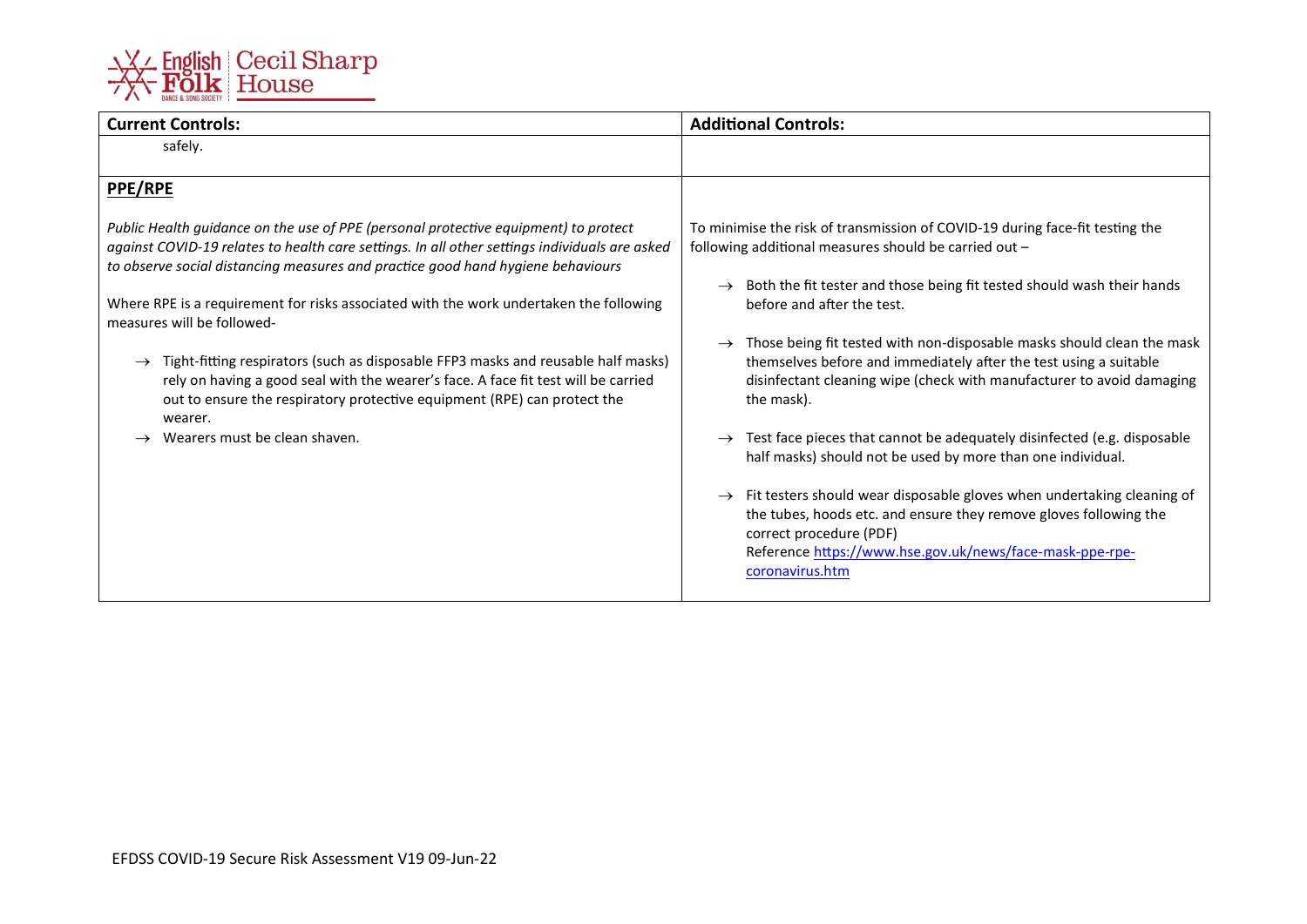

| <b>Current Controls:</b>                                                                                                                                                                                                                                                                                                                                                                                                                                                                                                                                                                                                                                                                                                                                               | <b>Additional Controls:</b>                                                                                                                                                                                                                                                                                                       |
|------------------------------------------------------------------------------------------------------------------------------------------------------------------------------------------------------------------------------------------------------------------------------------------------------------------------------------------------------------------------------------------------------------------------------------------------------------------------------------------------------------------------------------------------------------------------------------------------------------------------------------------------------------------------------------------------------------------------------------------------------------------------|-----------------------------------------------------------------------------------------------------------------------------------------------------------------------------------------------------------------------------------------------------------------------------------------------------------------------------------|
| <b>Face Coverings</b><br><b>Offices</b> - Face coverings are not a replacement for the other ways of managing<br>$\rightarrow$<br>risk, most importantly, social distancing and regular hand washing for 20<br>seconds. Employees working in offices should practice social distancing where<br>possible; see 'Working in Offices' control measures.<br>$\rightarrow$ Staff who are likely to come into contact with customers are encouraged to wear<br>a face covering. This is dependent on individual choice and line managers will<br>support staff decision making.<br>$\rightarrow$ Hall Hires - The use of face coverings during hall hire is subject to the event's<br>specific risk assessment; see 'Work in Halls/Hall Hires & Events' control<br>measures. | $\rightarrow$ Government guidance on the wearing of face coverings to be reviewed<br>monthly<br>$\rightarrow$ Employees will be supported in the safe use of face coverings if they<br>chose to wear one. Ref: https://www.gov.uk/guidance/working-safely-<br>during-coronavirus-covid-19/offices-and-contact-centres Section 6.1 |
|                                                                                                                                                                                                                                                                                                                                                                                                                                                                                                                                                                                                                                                                                                                                                                        |                                                                                                                                                                                                                                                                                                                                   |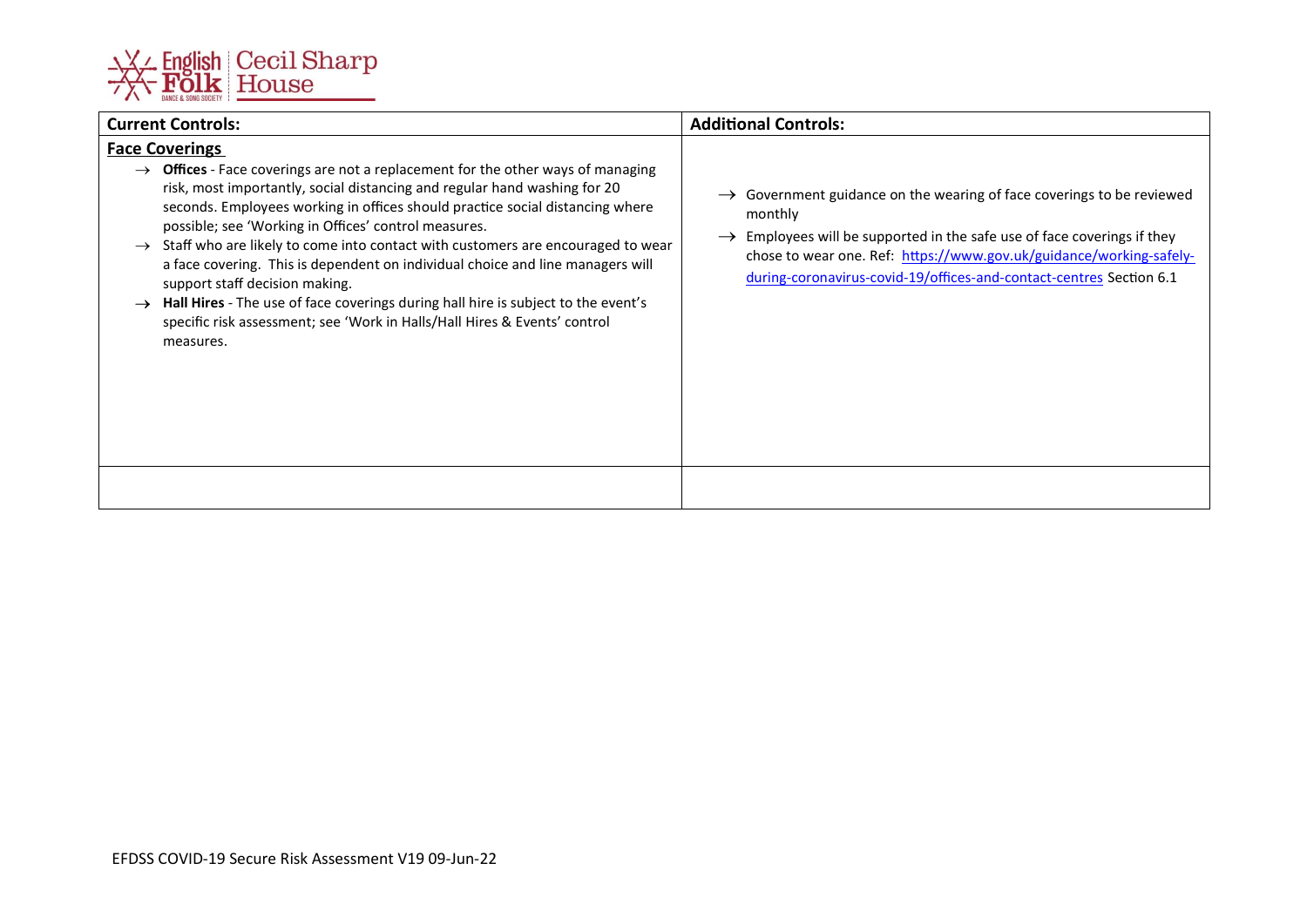

| <b>Current Controls:</b>                                                                                                                                                                                                                                                                                                                                                                                                                                                                                                                                                                                                                                                                                                                                                | <b>Additional Controls:</b>                                                                                                                                                                                                                                                                                                                                                                                                                                                                                                                                                                                                                                                                                                                                                                                                                                                                                                                                                                                                                                                                                       |  |  |
|-------------------------------------------------------------------------------------------------------------------------------------------------------------------------------------------------------------------------------------------------------------------------------------------------------------------------------------------------------------------------------------------------------------------------------------------------------------------------------------------------------------------------------------------------------------------------------------------------------------------------------------------------------------------------------------------------------------------------------------------------------------------------|-------------------------------------------------------------------------------------------------------------------------------------------------------------------------------------------------------------------------------------------------------------------------------------------------------------------------------------------------------------------------------------------------------------------------------------------------------------------------------------------------------------------------------------------------------------------------------------------------------------------------------------------------------------------------------------------------------------------------------------------------------------------------------------------------------------------------------------------------------------------------------------------------------------------------------------------------------------------------------------------------------------------------------------------------------------------------------------------------------------------|--|--|
| <b>Symptoms of COVID-19</b>                                                                                                                                                                                                                                                                                                                                                                                                                                                                                                                                                                                                                                                                                                                                             |                                                                                                                                                                                                                                                                                                                                                                                                                                                                                                                                                                                                                                                                                                                                                                                                                                                                                                                                                                                                                                                                                                                   |  |  |
| $\rightarrow$ If an employee/artist/tutor/student/hirer develops symptoms they should not<br>attend Cecil Sharp House and self-isolate.<br>$\rightarrow$ If anyone becomes unwell with a new continuous cough or a high temperature<br>in the workplace they will be sent home and advised to follow the stay at home<br>guidance.<br>$\rightarrow$ Any person presenting with symptoms is recommended to follow latest NHS<br>guidance<br>Line managers will maintain regular contact with staff members during this time.<br>$\rightarrow$<br>Protocols and Guidelines of operating in the building sent in advance to all staff<br>$\rightarrow$<br>and visitors. This will include procedures and guidelines of what to do if you<br>suspect you may have COVID-19. | Internal communication channels and cascading of messages through<br>$\rightarrow$<br>line managers will be carried out regularly to reassure and support<br>employees in a fast changing situation.<br>Employees that develop symptoms should make the Duty Manager and<br>$\rightarrow$<br>their line manager aware and communicate any test results.<br>Line managers will offer support to staff who are affected by<br>Coronavirus or has a family member affected.<br>$\rightarrow$ Artists who develop symptoms should inform the Duty Manager and<br>artist development team.<br>Students and Tutors who develop symptoms should inform Duty<br>$\rightarrow$<br>Manager and Education Director via Education Manager or Education<br>Administrator.<br>$\rightarrow$ Hirers who develop symptoms should inform the Duty Manager.<br>Duty Manager to arrange private transport home, to avoid public<br>transport if appropriate.<br>Duty Manager to request enhanced cleaning in the area/zone where<br>the symptomatic person has been working from including office, halls,<br>and welfare facilities. |  |  |
| <b>Confirmed Case of COVID-19</b>                                                                                                                                                                                                                                                                                                                                                                                                                                                                                                                                                                                                                                                                                                                                       |                                                                                                                                                                                                                                                                                                                                                                                                                                                                                                                                                                                                                                                                                                                                                                                                                                                                                                                                                                                                                                                                                                                   |  |  |
| Staff will contact their line manager and COVID-19 Officer if a test confirms they<br>$\rightarrow$<br>have COVID-19.<br>$\rightarrow$ Cleaning policy implemented for areas which may be contaminated.                                                                                                                                                                                                                                                                                                                                                                                                                                                                                                                                                                 | EFDSS will provide appropriate information to public health authorities<br>$\rightarrow$<br>as required at the time.                                                                                                                                                                                                                                                                                                                                                                                                                                                                                                                                                                                                                                                                                                                                                                                                                                                                                                                                                                                              |  |  |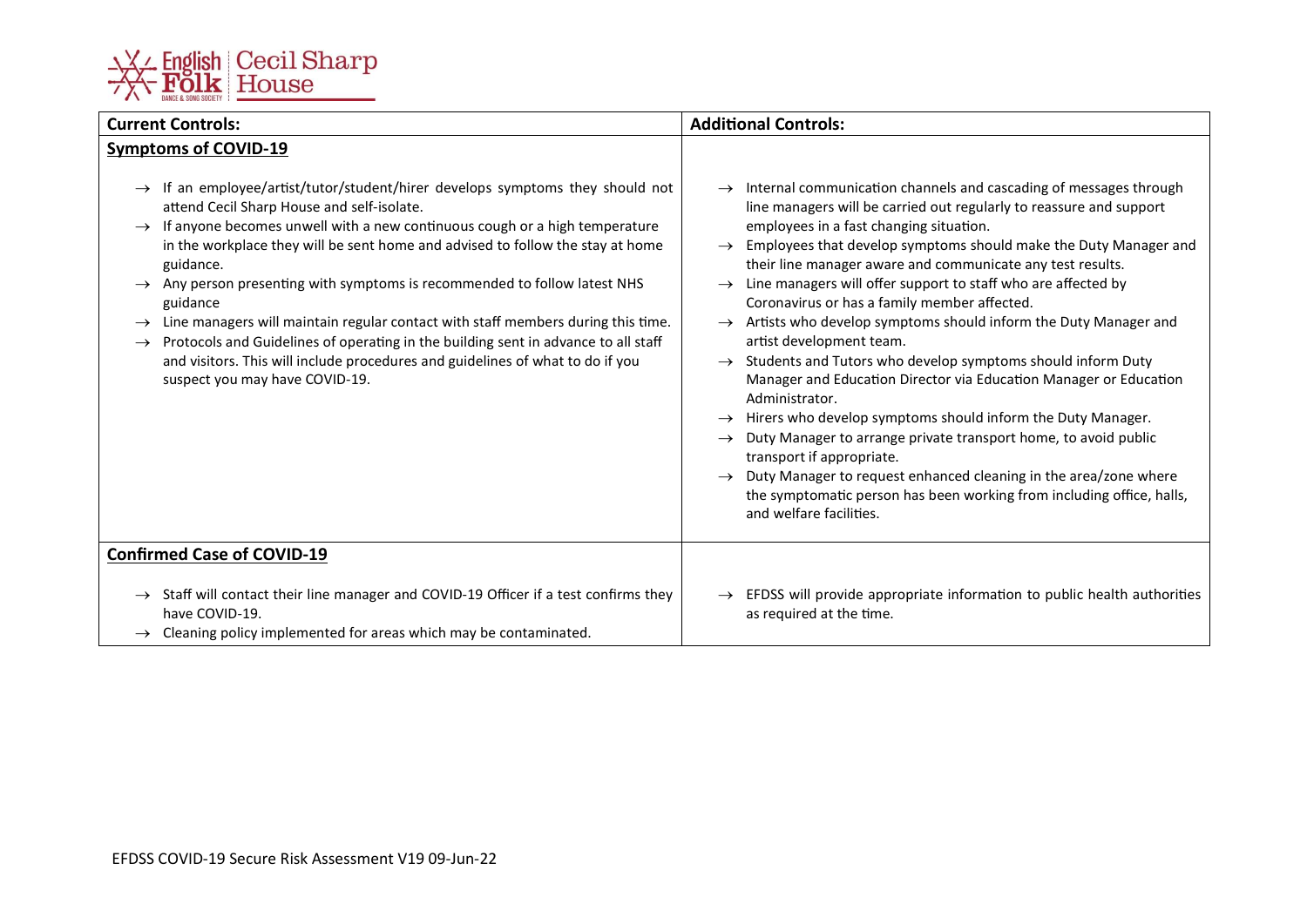

| <b>Current Controls:</b>                                                                                                                                                                                                                                                                                                                                                                                                                                                                                                                                                                     | <b>Additional Controls:</b>                                                                                                                                                                                                                                                                                                                               |  |
|----------------------------------------------------------------------------------------------------------------------------------------------------------------------------------------------------------------------------------------------------------------------------------------------------------------------------------------------------------------------------------------------------------------------------------------------------------------------------------------------------------------------------------------------------------------------------------------------|-----------------------------------------------------------------------------------------------------------------------------------------------------------------------------------------------------------------------------------------------------------------------------------------------------------------------------------------------------------|--|
| <b>Mental Health</b><br>$\rightarrow$ Management will promote mental health & wellbeing awareness to staff during<br>the Coronavirus outbreak and will offer whatever support they can to help<br>$\rightarrow$ Reference - https://www.mind.org.uk/information-support/coronavirus-and-<br>your-wellbeing/                                                                                                                                                                                                                                                                                  | Regular communication of mental health information and open door<br>$\rightarrow$<br>policy for those who need additional support.                                                                                                                                                                                                                        |  |
| <b>Travel</b><br>$\rightarrow$ Where practical, employees should be encouraged to travel avoiding the public<br>transport networks, e.g. come in by cycle, on foot, in a car.<br>$\rightarrow$ Cycle parking available at Gloucester Ave entrance.<br>$\rightarrow$ Line managers should arrange working hours so that employees can travel<br>outside of peak times on transport networks when possible. Where practical,<br>employees should maintain social distancing on public transport.                                                                                               | $\rightarrow$ Face coverings are recommended on public transport (unless exempt).<br>EFDSS will have an emergency supply available for those who may have<br>forgotten or lost their own.<br>$\rightarrow$ Line managers to discuss travel arrangements as part of the personal<br>risk assessment ahead of returning to work.                            |  |
| Lobby, Entrance and Exit<br>Staff:<br>$\rightarrow$ Hand sanitiser stations located at entrances.<br>$\rightarrow$ Maximum occupancy for the lift set to 2, providing hand sanitiser for the<br>operation of lifts and encouraging use of stairs wherever possible, making sure<br>that people with disabilities are able to access lifts.<br>$\rightarrow$ Reception to have a screen installed that shields them from arriving staff and<br>visitors.<br>$\rightarrow$ Reception staff are encourage to maintain a clean working environment to<br>reduce risk of infection across shifts. | $\rightarrow$ Monitoring entry and exit routes for visitors and contractors to<br>minimise contact with other people and reduce congestion.<br>Determining if schedules for essential services and contractor visits can<br>$\rightarrow$<br>be revised to reduce interaction and overlap between people, for<br>example, carrying out services at night. |  |
| <b>Visitors to offices:</b>                                                                                                                                                                                                                                                                                                                                                                                                                                                                                                                                                                  |                                                                                                                                                                                                                                                                                                                                                           |  |
| $\rightarrow$ Visitors will be advised of current Covid-19 protocols                                                                                                                                                                                                                                                                                                                                                                                                                                                                                                                         |                                                                                                                                                                                                                                                                                                                                                           |  |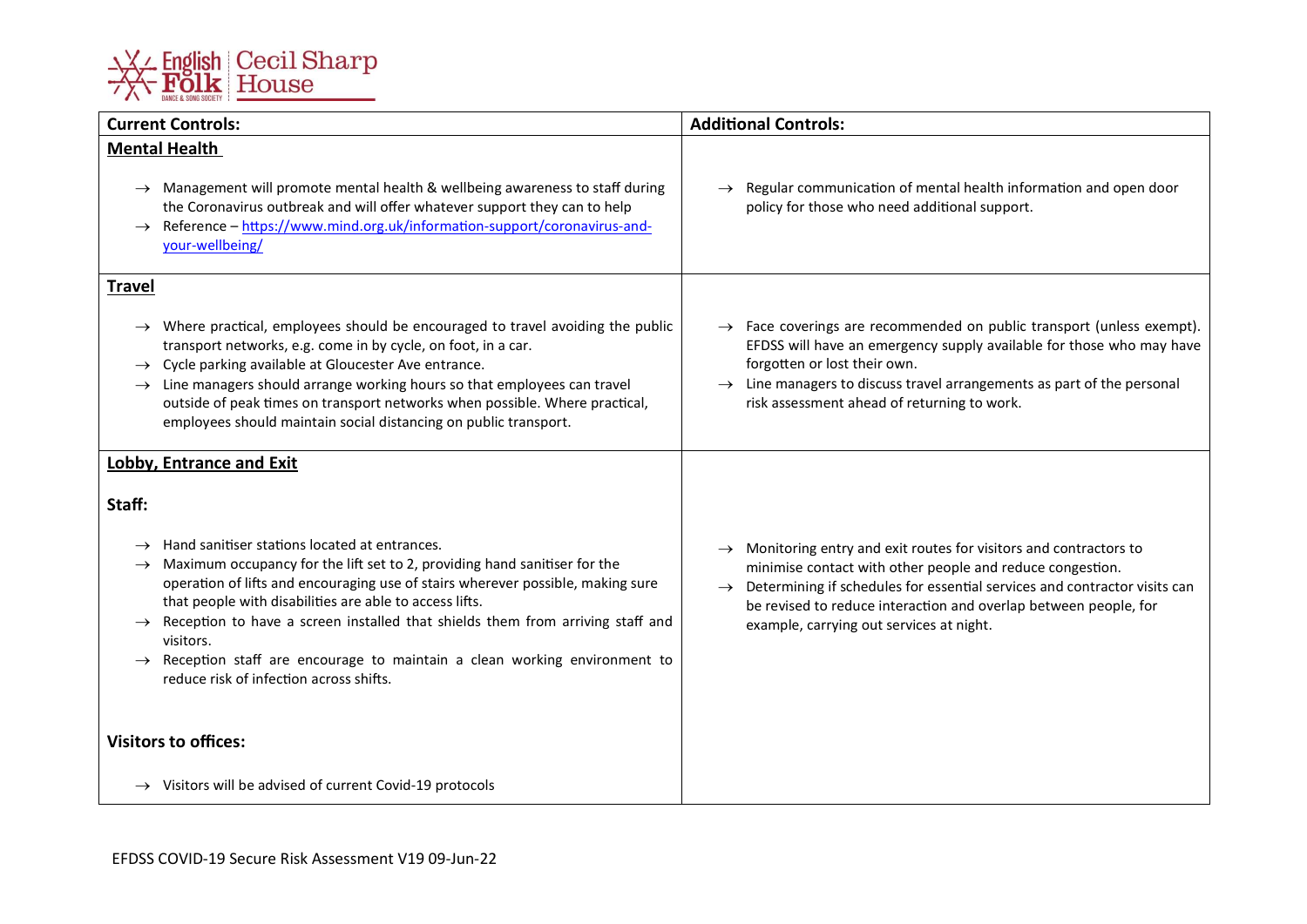

| <b>Current Controls:</b>                                                                                                                                                                                                                                                                              | <b>Additional Controls:</b>                                                                                                                                                                                                                                                                                                                                                                                                                   |
|-------------------------------------------------------------------------------------------------------------------------------------------------------------------------------------------------------------------------------------------------------------------------------------------------------|-----------------------------------------------------------------------------------------------------------------------------------------------------------------------------------------------------------------------------------------------------------------------------------------------------------------------------------------------------------------------------------------------------------------------------------------------|
| $\rightarrow$ Staff to consider whether in person meetings are appropriate.<br><b>Deliveries:</b><br>$\rightarrow$ Revised pick-up and drop-off collection points, procedures, signage and<br>markings.<br>$\rightarrow$ Notices will remind delivery personnel to wear face coverings unless exempt. | Considering methods to reduce frequency of deliveries, for example by<br>ordering larger quantities less often.<br>$\rightarrow$ Where possible and safe, having single workers load or unload vehicles.<br>Where possible, using the same pairs of people for loads where more<br>than one is needed.                                                                                                                                        |
| <b>Movement</b><br>$\rightarrow$ Corridors are for traveling only. Any conversations need to happen within<br>designated office/hall that can provide social distancing or outside the building.<br>$\rightarrow$ Unused parts of the building to be made inaccessible.                               | $\rightarrow$ Good level of housekeeping at all times.<br>Enhanced level of cleaning, particularly frequently touched points such<br>$\rightarrow$<br>as door handles and toilets.<br>$\rightarrow$ Some doors may be propped open to reduce contact with surfaces<br>while traveling within the building, this is to be done while observing<br>good fire compartmentalisation at all times. Doors to be closed again at<br>end of activity. |
| <b>Maintenance</b>                                                                                                                                                                                                                                                                                    |                                                                                                                                                                                                                                                                                                                                                                                                                                               |
| $\rightarrow$ Maintenance in corridors and reception to be scheduled outside access times<br>where possible.<br>$\rightarrow$ Maintenance and use of spaces coordinated to avoid clashes.                                                                                                             | $\rightarrow$ Social distancing to be maintained where possible.<br>$\rightarrow$ Staff to use personal or assigned tools only.<br>$\rightarrow$ Non personal tools to be wiped clean at end of day.                                                                                                                                                                                                                                          |
| <b>External Contractors</b>                                                                                                                                                                                                                                                                           |                                                                                                                                                                                                                                                                                                                                                                                                                                               |
| Risk assessments shared between contractors and EFDSS.<br>$\rightarrow$<br>Works in corridors and reception scheduled outside of access times where<br>$\rightarrow$<br>possible.                                                                                                                     | $\rightarrow$ Keep freelancers and contractors informed of any developments or<br>changes to policy.                                                                                                                                                                                                                                                                                                                                          |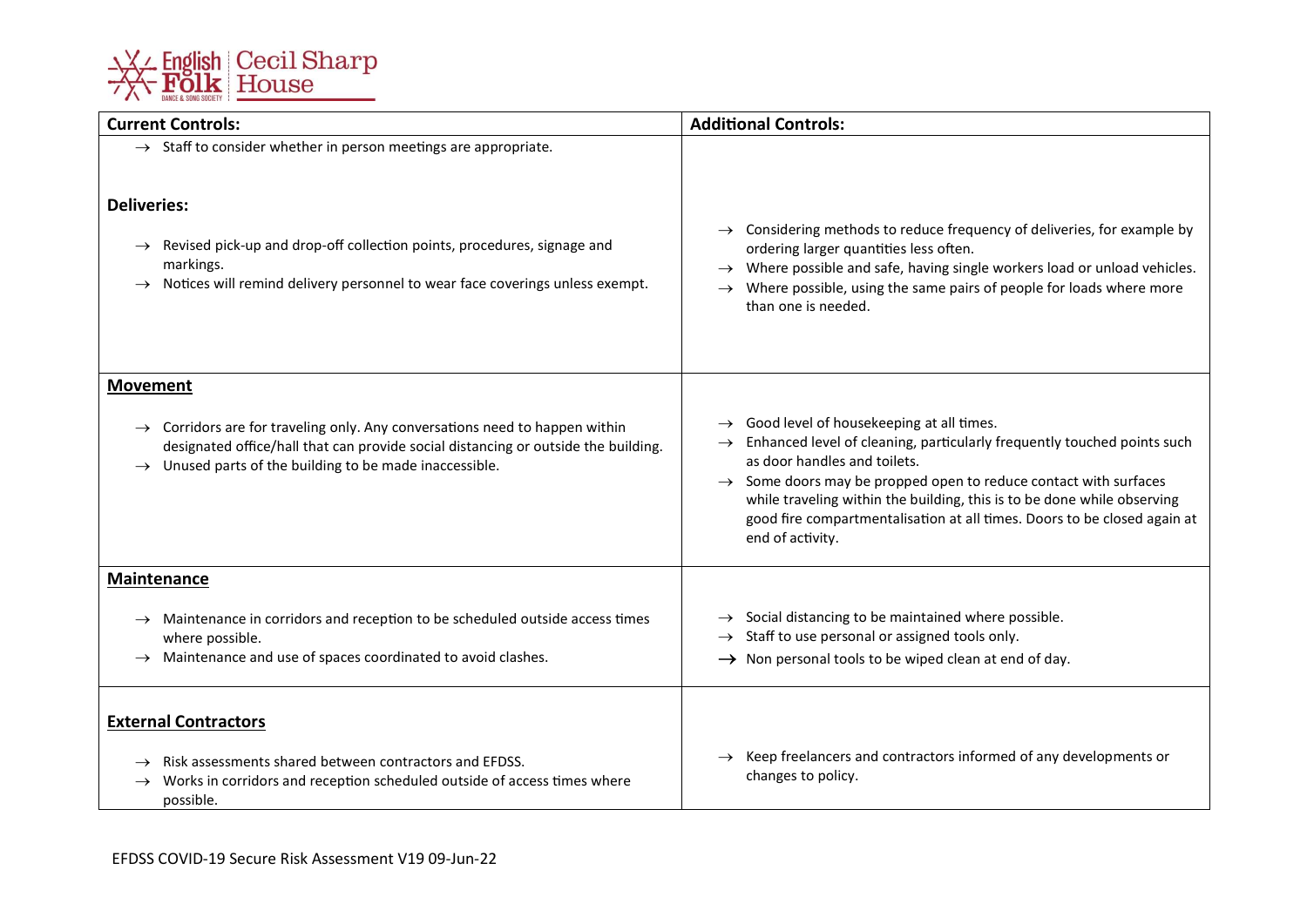

| <b>Current Controls:</b>                                                                                                                                                                                                 | <b>Additional Controls:</b>                                                                                                    |  |
|--------------------------------------------------------------------------------------------------------------------------------------------------------------------------------------------------------------------------|--------------------------------------------------------------------------------------------------------------------------------|--|
| Coordination of works within separate zones to avoid clashes.<br>$\rightarrow$                                                                                                                                           |                                                                                                                                |  |
| Evacuation                                                                                                                                                                                                               |                                                                                                                                |  |
| Normal evacuation procedures to be observed.                                                                                                                                                                             | Staff to encourage social distancing while they are at the meeting point.<br>$\rightarrow$<br>CCTV available to monitor areas. |  |
| <b>First Aid</b>                                                                                                                                                                                                         |                                                                                                                                |  |
| First Aider on site in charge of the first aid arrangements and can call on the<br>$\rightarrow$<br>emergency services if required.<br>Nominated person to be trained in the correct way to put on PPE.<br>$\rightarrow$ | PPE to be used where appropriate in administering first aid.<br>$\rightarrow$                                                  |  |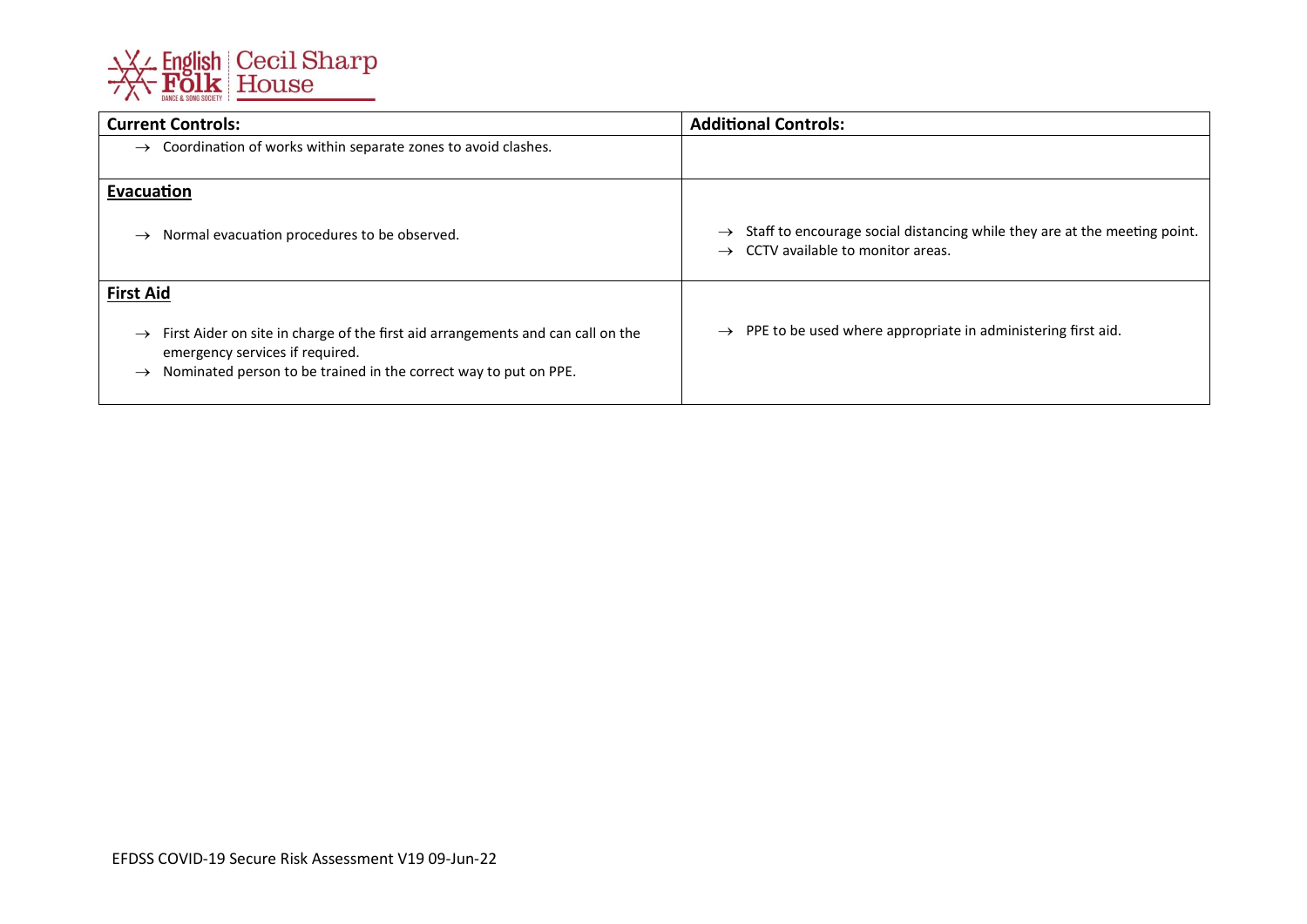

| <b>Current Controls:</b>                                                                                                                                                                                                                                                                                                                                                                                                                                                                                                                                                                            | <b>Additional Controls:</b>                                                                                                                                                                                                                                                                                                                                                                                                                                                                                      |
|-----------------------------------------------------------------------------------------------------------------------------------------------------------------------------------------------------------------------------------------------------------------------------------------------------------------------------------------------------------------------------------------------------------------------------------------------------------------------------------------------------------------------------------------------------------------------------------------------------|------------------------------------------------------------------------------------------------------------------------------------------------------------------------------------------------------------------------------------------------------------------------------------------------------------------------------------------------------------------------------------------------------------------------------------------------------------------------------------------------------------------|
| <b>Work in Offices</b><br>Social distancing to be observed where possible. Staff should use face masks if<br>$\rightarrow$<br>they deem it appropriate for their circumstance<br>→ Staff will have DSE (display screen equipment) assigned. Hot-Desking limited and<br>where this is not possible an adequate supply of anti-viral cleaning products to<br>be made available for changes of users.                                                                                                                                                                                                  | $\rightarrow$ Where more than one person is working in one office, layout should be<br>set to accommodate side to side and back to back working stations. If<br>this is not possible, screens will be used between desks.<br>Enhanced cleaning regime observed in the offices area and particularly<br>$\rightarrow$<br>around touch points (such as door handles) and the DSE.<br>Staff encouraged to increase the level of hand washing.<br>$\rightarrow$ Open windows to increase ventilation where possible. |
| <b>Work in Halls/Hall Hires &amp; Events</b><br>Kennedy Hall has an air handling system which extracts and replaces with fresh<br>$\rightarrow$<br>air; when in use, the system will be set to exchange air at its maximum.<br>Ventilation within other rooms should be increased by opening windows where<br>possible. CO2 monitors to be introduced In Trefusis and Storrow far large events.<br>Enhanced level of cleaning particularly on touch points.<br>$\rightarrow$<br>Inside the halls, follow the control measures detailed in the event's COVID-19<br>$\rightarrow$<br>Risk Assessment. | Hall users encouraged to increase the level of hand washing and use the<br>$\rightarrow$<br>hand sanitisers situated around the building.<br>Constant monitoring following inspection checklist. See Duty Manager<br>$\rightarrow$<br>checklist.<br>For all promoters/event organisers who have hired a space at Cecil<br>$\rightarrow$<br>Sharp House for their event, we require the event organiser to<br>prepare a full risk assessment.                                                                     |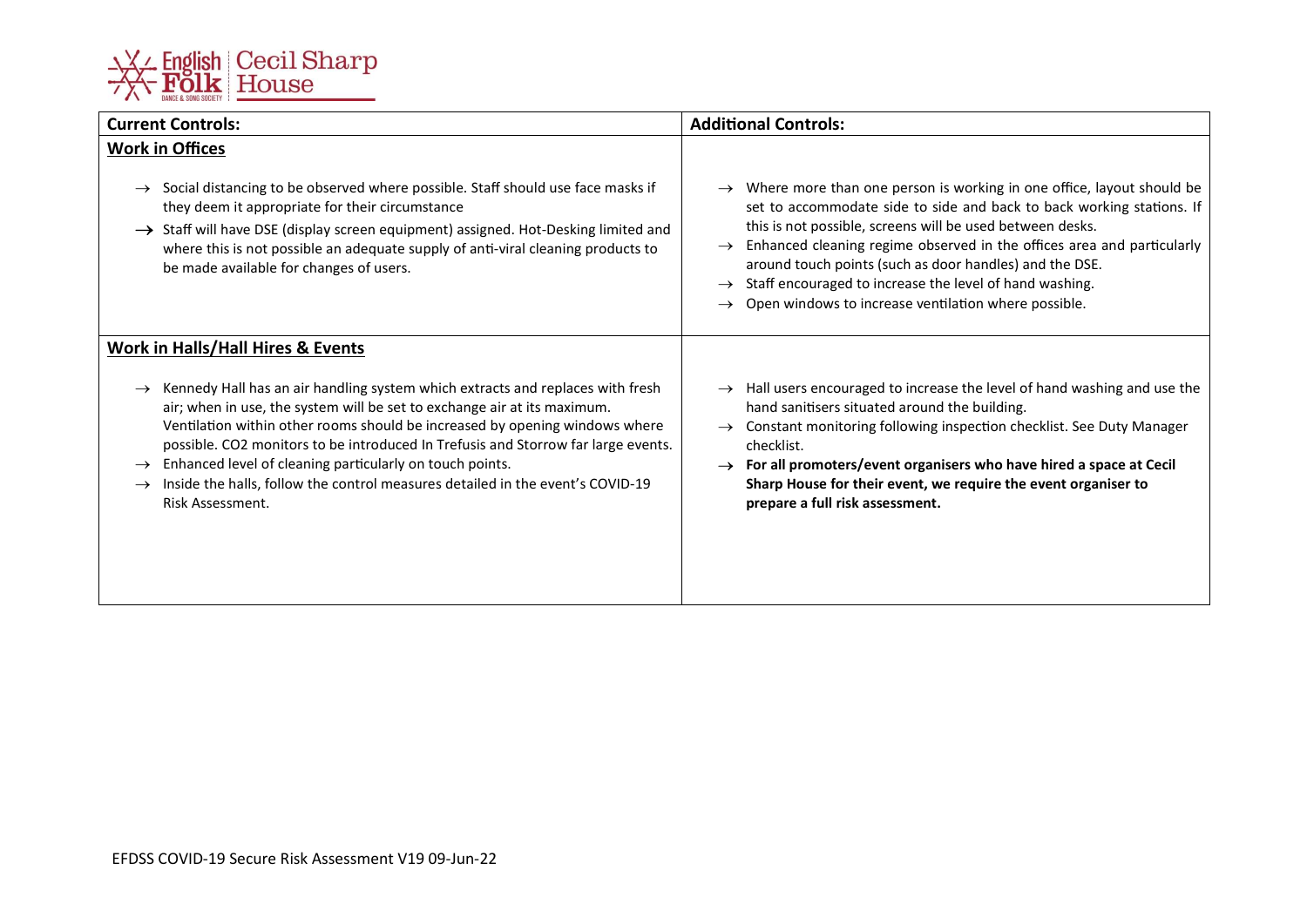

| <b>Current Controls:</b>                                                                                                                                                                                                                                                                                                                           | <b>Additional Controls:</b>                                                                                                                                                                                                                                         |  |
|----------------------------------------------------------------------------------------------------------------------------------------------------------------------------------------------------------------------------------------------------------------------------------------------------------------------------------------------------|---------------------------------------------------------------------------------------------------------------------------------------------------------------------------------------------------------------------------------------------------------------------|--|
| Library                                                                                                                                                                                                                                                                                                                                            |                                                                                                                                                                                                                                                                     |  |
| $\rightarrow$ Visitors are encouraged to wear face masks if desired<br>Staff are encourage to wear face masks if required<br>$\rightarrow$<br>Social distancing to be maintained as much as possible<br>$\rightarrow$<br>Sneeze screens remain in front of staff desks.<br>$\rightarrow$<br>$\rightarrow$ Ventilation is maximised where possible. | $\rightarrow$ Staff and users encouraged to use the hand sanitiser available around<br>the building, and to maintain careful hand washing.<br>$\rightarrow$ Staff to remain sensitive to the comfort levels of users, allowing for the<br>anxieties of individuals. |  |
|                                                                                                                                                                                                                                                                                                                                                    |                                                                                                                                                                                                                                                                     |  |
|                                                                                                                                                                                                                                                                                                                                                    |                                                                                                                                                                                                                                                                     |  |
|                                                                                                                                                                                                                                                                                                                                                    |                                                                                                                                                                                                                                                                     |  |
|                                                                                                                                                                                                                                                                                                                                                    |                                                                                                                                                                                                                                                                     |  |
|                                                                                                                                                                                                                                                                                                                                                    |                                                                                                                                                                                                                                                                     |  |